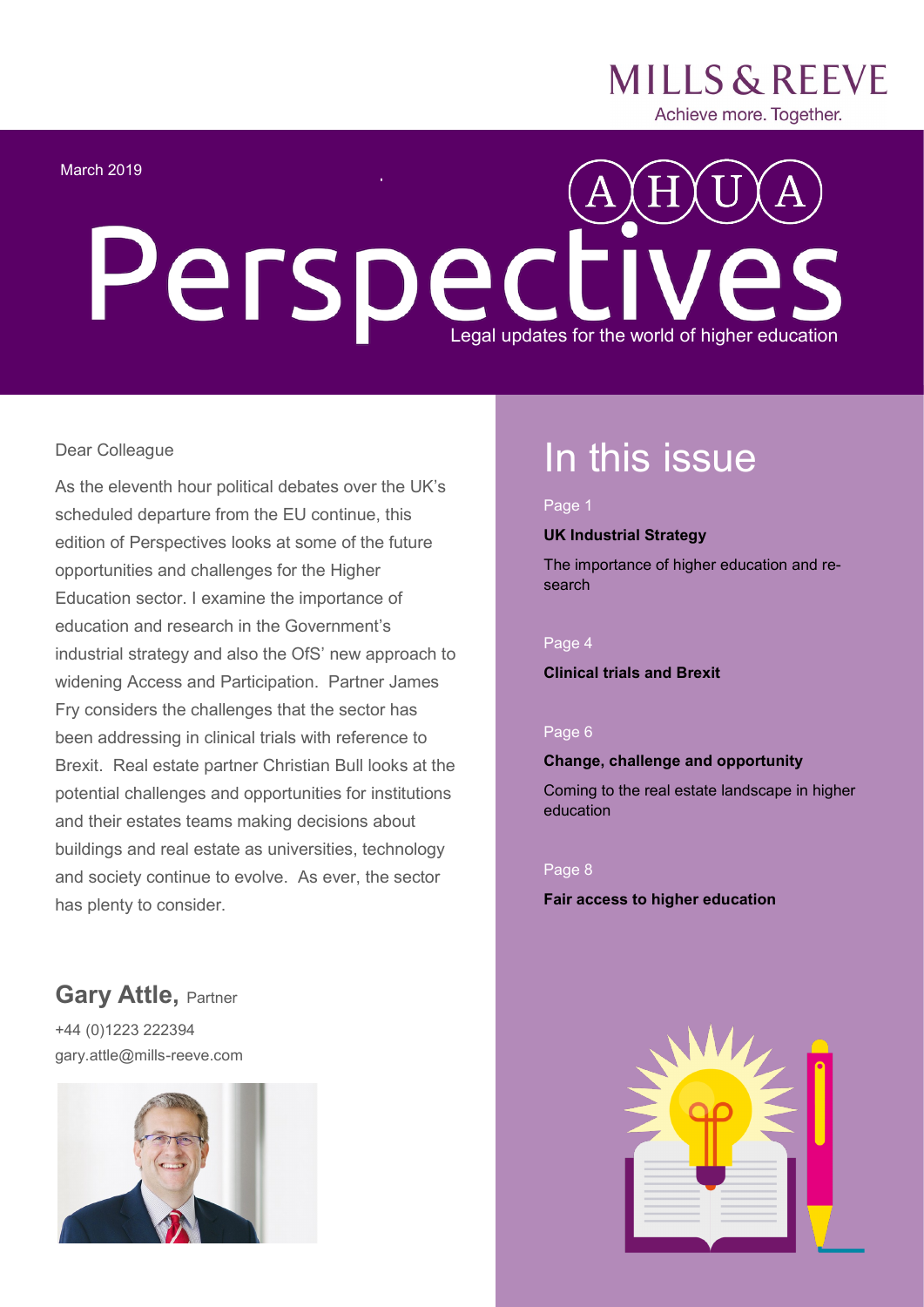"the way we live continues to be transformed by the technological advances of what is a fourth industrial revolution."

## UK Industrial Strategy

The importance of higher education and research

As the UK prepares to leave membership of the European Union, we review the UK Industrial Strategy which was set out in the Government's White Paper in November 2017 - "Building a Britain fit for the future" and consider the importance of the role played by the UK higher education and research sector.

Launching the Industrial Strategy, Business Secretary Greg Clark said:

"The way we earn and live our lives as workers, citizens and consumers is being transformed by new technologies. The UK is well-placed to benefit from this new industrial revolution and we start from a position of significant strength. We have a thriving research and science base and are home to a wide range of innovative sectors, from advanced manufacturing and life sciences, to fintech and creative industries. The Industrial Strategy is an unashamedly ambitious vision for the future of our country, laying out how we tackle our productivity challenge, earn our way in the future, and improve living standards across the country."

#### **Four Grand Challenges**

In December 2018, a one year review of progress was published - 'Forging our Future' - which reminded us of the four Grand Challenges set by the Industrial Strategy:

#### **Artificial intelligence and data**

- "We will put the UK at the forefront of the AI and data revolution."
- mission: to use data, artificial intelligence and innovation to transform the prevention, early diagnosis and treatment of chronic disease by 2030.

#### **Clean growth**

- "The move to cleaner economic growth through low carbon technologies and the efficient use of resources – is one of the greatest industrial opportunities of our time."
- missions:
	- at least halve the energy use of new buildings by 2030
	- establish the world's first net-zero carbon industrial cluster by 2040 and at least 1 low -carbon cluster by 2030.

#### **The future of mobility**

- "We will become a world leader in the way people, goods and services move."
- mission: put the UK at the forefront of the design and manufacturing of zero emission vehicles, with all new cars and vans effectively zero emission by 2040.

#### **The ageing society**

- "We will harness the power of innovation to help meet the needs of an ageing society."
- mission: ensure that people can enjoy at least 5 extra healthy, independent years of life by 2035, while narrowing the gap between the experience of the richest and poorest.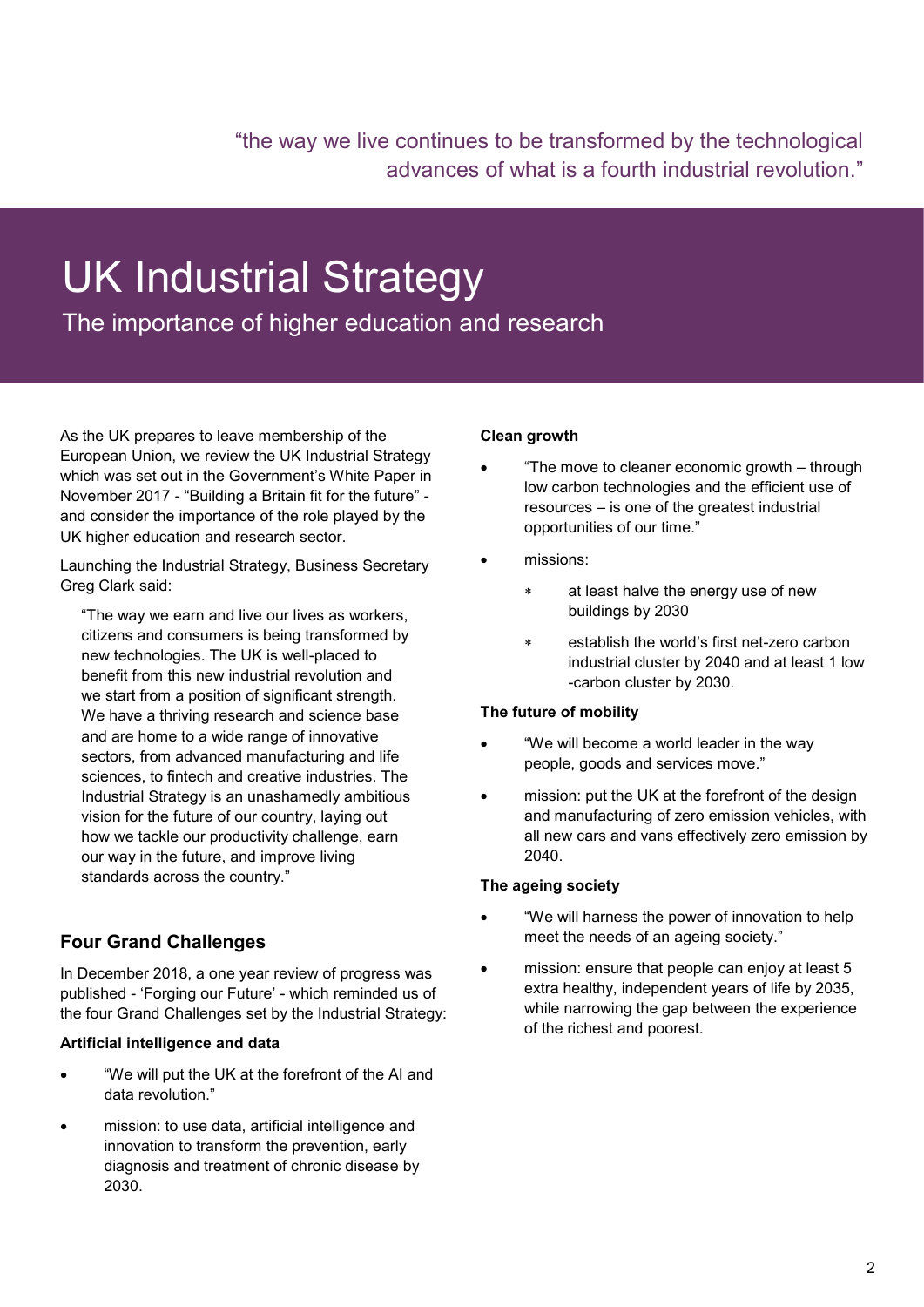#### **Six Sector Deals**

To support the Industrial Strategy and the grand challenges, the Government has so far agreed six Sector Deals in the following areas:

- life sciences
- automotive
- creative industries
- AI
- nuclear
- construction

Three more Sector Deals have been promised as next in line: aerospace; rail; and, food and drink manufacturing.

Each of the Sector Deals is designed to build on the five foundations which have been identified as necessary for success: ideas; people; a business environment; infrastructure and places.

#### **Batteries and the Faraday Institution**

The 'Forging the Future' review of progress highlights a significant project involving the Birmingham Centre for Strategic Elements and Critical Materials (BCSECM) at Birmingham University. This is the Recycling of Lithium -Ion Batteries (ReLiB) project which is being funded by the Faraday Institution, an independent national battery research institute established following the launch of the UK Industrial Strategy.

The ReLiB project is a collaborative activity between Birmingham University, University of Leicester, University of Newcastle, Cardiff University, University of Liverpool, Oxford Brookes University, University of Edinburgh and 13 industrial partners.

The Faraday Institution is also funding 3 other significant projects involving consortia on other important aspects of battery research: extending battery life (led by the University of Cambridge), battery system remodelling (led by Imperial College London) and next-generation solid-state batteries (led by Oxford University).

The Faraday Institution has seven founding universities: Oxford University, University College London, Warwick University, Cambridge University, Imperial College London, Newcastle University and Southampton University. Its projects involve 30 industry partners and 20 universities.

#### **Artificial Intelligence and the Turing Institute**

Higher Education and Research institutions are to play an integral role in the AI Sector Deal as illustrated by some of the Government commitments set out below.

In terms of 'ideas':

 £93m investment from the Industrial Strategy Challenge Fund into the robotics and AI in extreme environments programme.

#### **In terms of 'people':**

- support for the prestigious Turing Fellowship programme to attract and retain research talent from around the world.
- support for 1,000 PhDs in AI and related disciplines by 2025.

#### **In terms of 'infrastructure':**

- the Alan Turing Institute and the Information Commissioner's Office to work together to develop guidance to assist in explaining AI decisions.
- In terms of 'business environment':
- a new AI Council to include leading figures from industry and academia to come together with Government to identify opportunities and issues.

#### **In terms of 'places':**

 support for the Alan Turing Institute's plans for expansion to become the national academic institute for artificial intelligence and data science.

"As our Industrial Strategy acknowledges, the way we live continues to be transformed by the technological advances of what is a fourth industrial revolution." – Forging our Future, December 2018.

## **Gary Attle,** Partner

 $\leftarrow$  +44 (0)1223 222394 gary.attle@mills-reeve.com **Q** Cambridge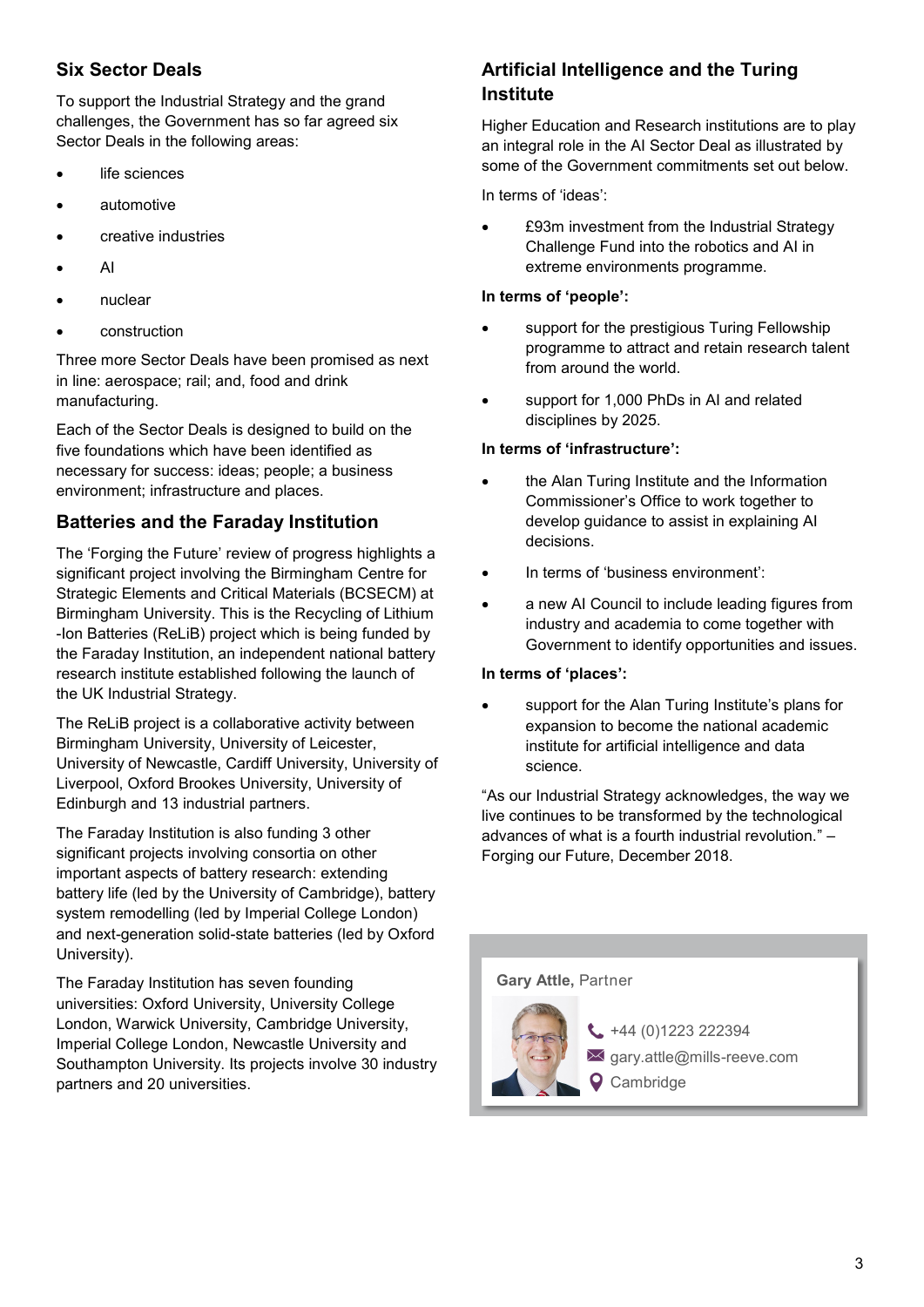"Clinical trial agreements will be in place between the sponsor and other trial participants, including industry participants. These will need to be reviewed to assess the impact of Brexit."

## Clinical trials and Brexit

The close integration of the UK's regulatory and research environment with that of the European Union is of particular significance in biomedical fields. This alignment is relevant in areas such as the regulation of medicines, medical devices and clinical trials and provides consistency of approach across EU member states over the approval of new biomedical products. This article highlights a number of areas that need to be considered in the context of clinical trials in light of Brexit.

Many UK universities participate in the conduct of clinical trials concerning investigational medicinal products where the trial is being conducted in the UK and at least one other EU member state. An institution may be:

- a "sponsor" of a trial (the lead organisation managing the trial and having overall oversight);
- a "co-sponsor" with another organisation (such as with a hospital trust); or
- a participant i.e. the sponsor or sponsors of the trial being another organisation.

#### **Regulatory framework**

EU clinical trials are currently governed by the EU Clinical Trial Directive (2001/20/EC) (CTD). The CTD is due to be replaced, at EU-level, by the Clinical Trial Regulation No 536/2014 (CTR). The CTR is aimed at harmonising further the rules applying to clinical trials across all EU member states and will bring in changes, including some which will streamline process e.g. around the obtaining of approvals, and reporting requirements.

The CTR is not likely to be law by the time Brexit happens, however, the UK government has indicated that it plans to adopt the CTR such that regulatory alignment on trials between the UK and EU continues. UK institutions participating in EU trials will still need to ensure that they comply with EU laws post-Brexit in relation to any trial being conducted in an EU member state and UK laws where that trial is also being performed in the UK.

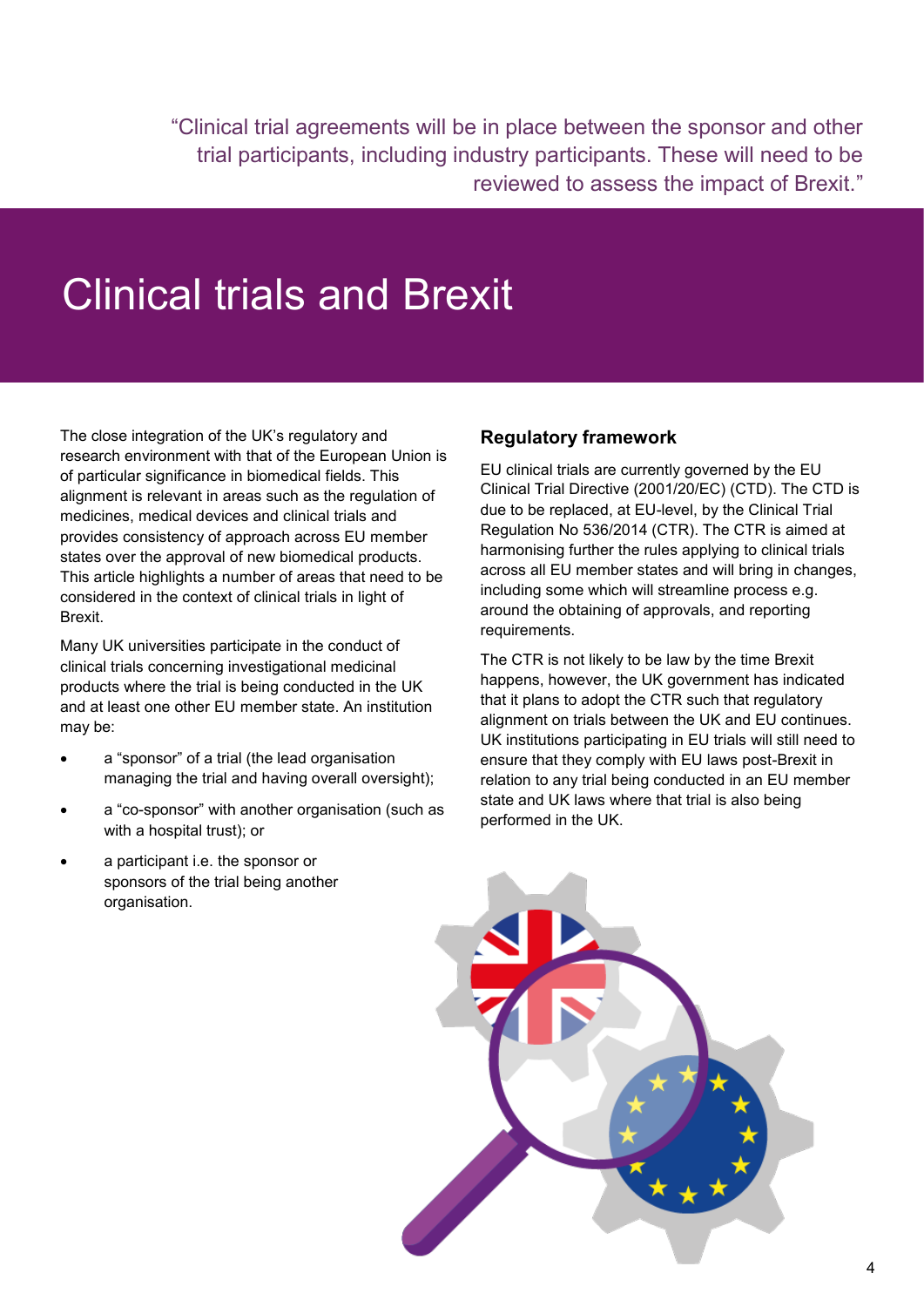#### **Sponsor status**

One of the specific issues caused by Brexit is that the "sponsor" of an EU trial must be established in the EU. A UK institution may have operations in the EU (e.g. through an overseas campus) or it could look to establish an EU entity who could become the sponsor however there are no developed guidelines around what "establishment" means in the context of a clinical trial and there is likely to be some uncertainty as to whether, after Brexit, a UK institution would be regarded as being "established".

An alternative solution is for an institution to appoint a legal representative established in the EU. A legal representative is required to ensure that the sponsor complies with the relevant regulations and also acts as the addressee on communications with regulators (such as the European Medicines Agency).

Setting up a legal representative arrangement is relatively straightforward but involves putting in place a contract to ensure that regulatory requirements continue to be met. The legal representative could be an EU-based institution or another organisation. However given that the legal representative is to maintain oversight on compliance, it should have experience of managing trials. Any institution looking to appoint a legal representative over EU trials that it is sponsoring going forward should carry out due diligence and be satisfied that the representative has the resources and capability to ensure ongoing compliance.

Relevant sections of the CTD and CTR read as follows:

CTD: This Directive is without prejudice to the civil and criminal liability of the sponsor or the investigator. To this end, the sponsor or a legal representative of the sponsor must be established in the Community.

CTR: In order to ensure that enforcement action may be taken by Member States and that legal proceedings may be brought in appropriate cases, it is appropriate to provide that sponsors that are not established in the Union should be represented by a legal representative in the Union.

#### **Clinical trial agreements**

Clinical trial agreements will be in place between the sponsor and other trial participants, including industry participants. These will need to be reviewed to assess the impact of Brexit e.g. does the agreement allow for costs to be reviewed in the light of Brexit, either expressly or by implication?



 $+44(0)1223222505$ James.fry@mills-reeve.com **Q** Cambridge

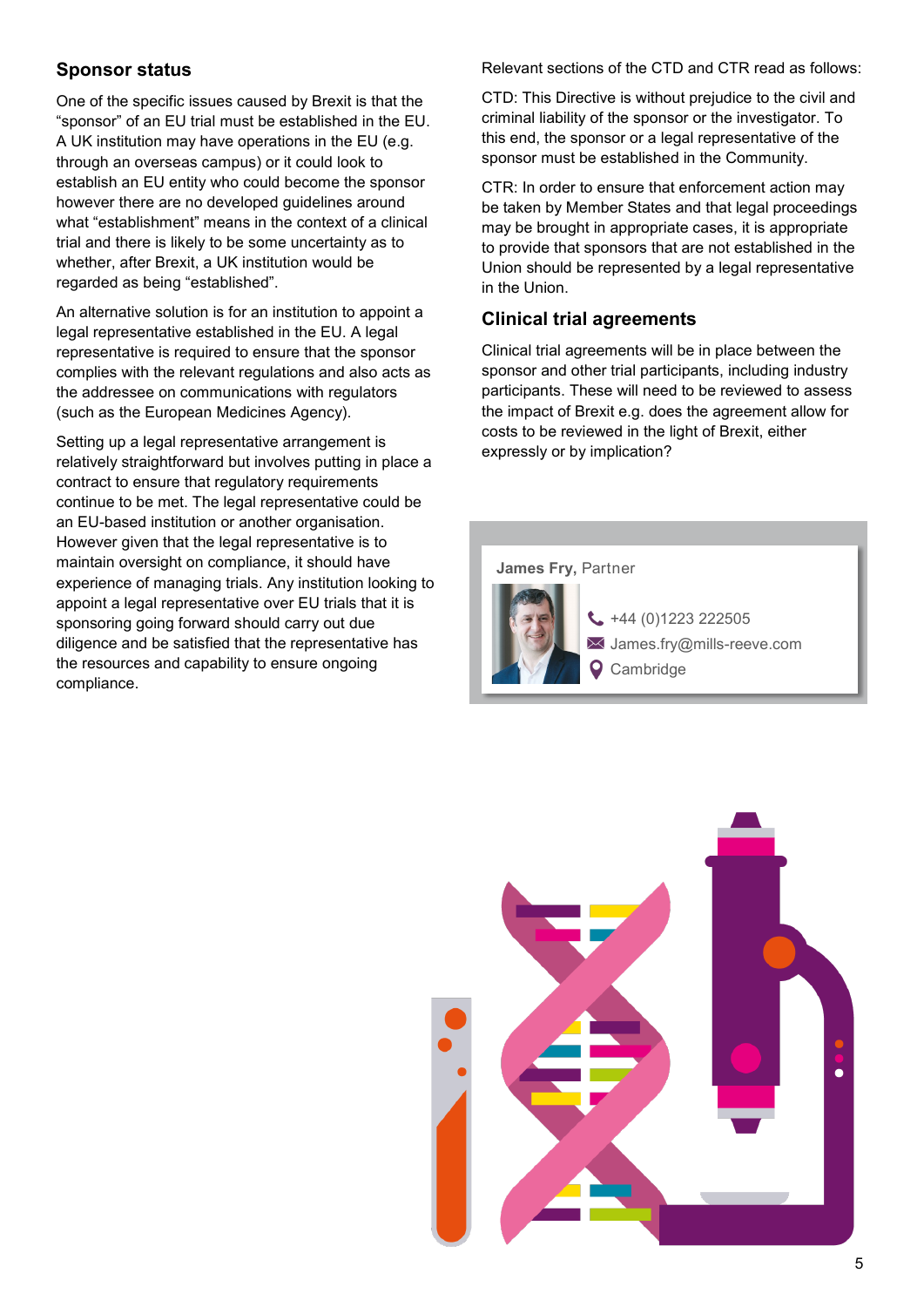"Alongside funding pressures, the other challenge and change affecting HEIs' estates is the digital revolution, where the flow of information will impact on the delivery of teaching and research."

## Change, challenge… and opportunity….

are coming to the real estate landscape in HE

Universities and their estates teams are facing some of the biggest challenges in recent memory spanning:

- budgetary pressures involving growing revenue versus expenditure tensions at some institutions;
- skills and workforce shortages (possibly compounded by concerns over a post-EU UK and potential limits on free movement);
- constant change (legislative and governmental initiatives eg, TEF, REF, the Augar review, OfS requirements, forthcoming changes to the accounting rules, further health and safety laws following the Grenfell tragedy etc);
- fluctuating student numbers;
- growing competition;
- rapid technological growth;
- inefficient use of buildings and facilities;
- uncertainty surrounding Brexit (it had to be mentioned!)

#### **Given these challenges, how will the property landscape in HE change and need to evolve?**

There are some emerging trends and predictions, largely driven by financial pressures and speedy technological change:

- a potential reduction in full-time undergraduate "traditional" student numbers – but possibly seeing more part-time, lifelong, online, flexible learning, apprenticeships and teaching at/from, possibly fewer, universities;
- higher education may become more employerdriven involving teaching by companies, particularly technology organisations and larger employers. Employers may look to alternative models to the conventional undergraduate

degree. With the rise of AI, falling job security and a growth in micro-businesses, is HE and its estate responding quickly enough?

- the re-purposing of parts of the existing estate/ facilities at certain universities e.g., for offices, coliving/working spaces and mixed use schemes. This doesn't mean institutions will necessarily lose their identity and autonomy – it's just a broader, more open and different way of thinking by focussing on being able to adapt the estate quickly and flexibly to make (and generate) money and resources go further;
- how universities spend money on their estate needs to be re-imagined. There will continue to be increased pressure on costs (the Augar review in England could have a real impact on affordability) and hence quality of service and facilities to students. Flexibility is therefore key. This may not involve universities always building or managing their own estate and the "traditional" model of having costly (new) buildings in fixed locations for fixed purposes may no longer always be desirable. The way learners are working is changing and universities' estates need to evolve to reflect this. Students have a growing preference for, and expectations of, a "study anytime, anywhere" approach. This increasingly involves group study on a 24/7 basis and informal learning. It should be remembered that universities' buildings and facilities are part of the student appeal, they provide a sense of belonging and play an important role in students' overall life experience at university. There will be more smaller buildings, flexible floor spaces, further mixed use schemes involving co-located facilities and collaboration areas with third parties. Essentially, there will be a greater focus on the return on capital investment: academic faculties will increasingly have to provide robust business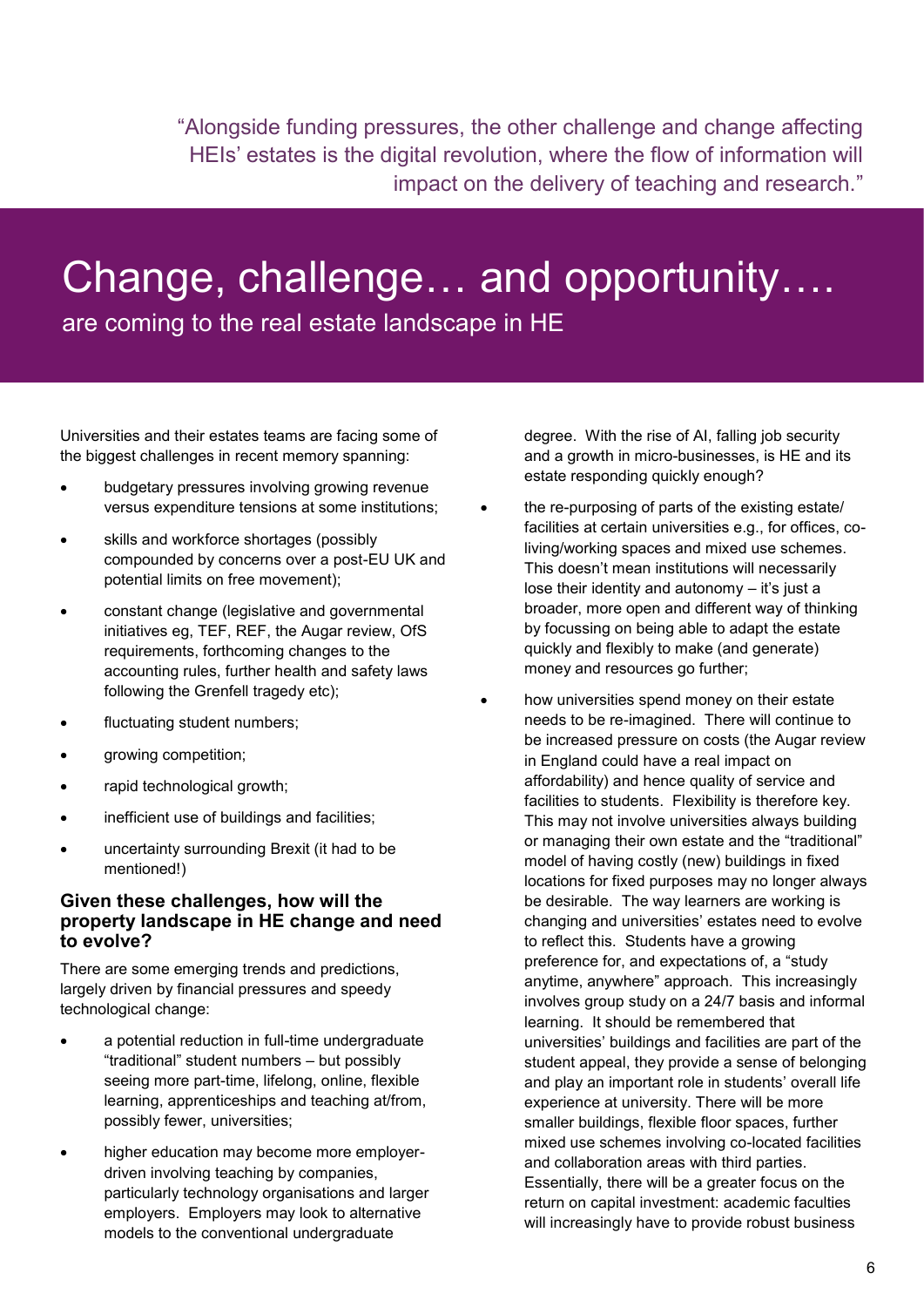cases for new builds/significant re-purposing schemes. Such cases should include ongoing maintenance costs and a focus on maximising occupancy and utilisation. Advances in data collection, analysis and technology will help with this and will assist in assessing (and responding to) students' evolving working styles and preferences;

 universities shouldn't always automatically respond to financial challenges by selling land and buildings. Overall rises in land values, particularly in certain city centre locations, could mean that once land has gone, it's gone. It may be prohibitively, and disproportionately, expensive if institutions need to buy (back) land in the future.

#### **The future campus**

Although there will always be a need to continue to invest in the university estate to meet competition and attract the best learners, staff, partners and funding, what that investment will look like will change. It won't always involve large-scale, expensive single-use new builds. Expansion of the estate isn't always right or desirable – if the above challenges require a temporary "pause and reflect" approach amongst estates directors and senior university management, then that isn't necessarily a bad thing.

#### **Broadening of estates strategies**

University estates teams regularly mention a lack of interdisciplinary research and collaboration as a real problem to address. Institutions' estates masterplans not only need to be linked to universities' wider strategies. They should also increasingly involve others such as the NHS, combined authorities etc, not least to access/share funding but also to foster greater partnership working for the benefit of the university, its students, staff and stakeholders. This will also help to develop and enhance universities' civic mission and promote the valuable role institutions play in our local, national and increasingly international communities.

#### **Technology and the estate**

Alongside funding pressures, the other challenge and change affecting HEIs' estates is the digital revolution, where the flow of information will impact on the delivery of teaching and research. Overseas students in particular are "digitally dependent and expectant". Many competing universities from abroad already have "smart" campuses where people, place and technology are integrated. Students have a growing global outlook and expect universities' IT to be personalised, contextualised (to facilitate social interaction, be data location specific and with 5G) and measured, to both assess occupancy and help to enhance the student experience. The growth of the virtual lecture theatre (already featured at Harvard and Stanford universities) will continue. Are UK universities doing enough to create "smart" campuses by blending the physical and digital?

British universities are one of the UK's "crown jewels", with their estate and facilities being their most visible shopfront. By recognising and adapting to the above changes and challenges they can retain and enhance their strong global reputation, quality, desirability, respect and brand whilst also being financially sustainable.

#### **Christian Bull,** Partner



 $\bigcup$  +44 (0)121 456 8223  $\boxtimes$  Christian.bull@mills-reeve.com **Q** Birmingham

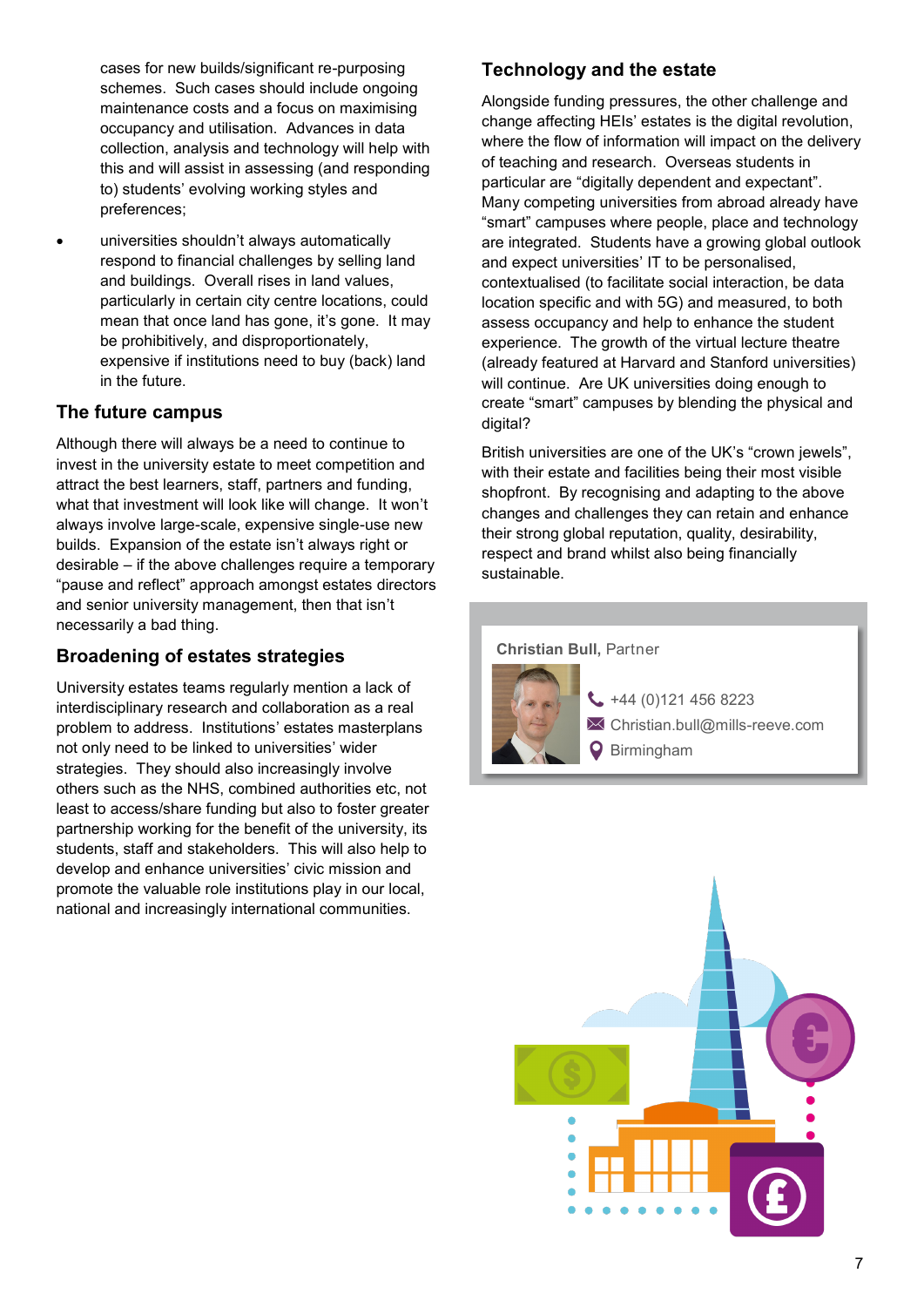"it is not only about individuals from underrepresented groups getting into higher education but also about individuals achieving, progressing and succeeding in their time in higher education."

## Fair access to higher education

Many will remember the publication of the National Committee of Inquiry into Higher Education in 1997 which was chaired by Lord Dearing. Chapter 7 focused on widening participation and was introduced as follows:

"Looking back, there is much to celebrate: there have been some remarkable achievements. But substantial problems remain and improvements are required as a matter of priority. For the reasons set out in the previous chapter (Chapter 6), increasing participation in higher education is a necessary and desirable objective of national policy over the next 20 years. This must be accompanied by the objective of reducing the disparities in participation in higher education between groups and ensuring that higher education is responsive to the aspirations and distinctive abilities of individuals."

The reasons for increasing participation given in Chapter 6 of the National Committee of Inquiry - 'Higher Education in the Learning Society' - included the following:

- the changing structure of the national economy
- the changing requirements of the labour market
- the economic benefits to individuals participating in higher education
- the economic benefits to society for participation in higher education

These broad reasons would appear to remain valid, although the needs of the national economy and the labour market may well be quite different in 2019 as the UK prepares to leave membership of the European Union. Perhaps one might also give greater weight now to the imperative of social justice and fairness.

Looking at the legal and regulatory landscape in 2019, we now have the Office for Students (OfS) which was

established under the Higher Education and Research Act 2017. We also now have a Director of Fair Access and Participation which has replaced the previous Director of Fair Access, emphasising that it is not only about individuals from underrepresented groups getting into higher education but also about individuals achieving, progressing and succeeding in their time in higher education.

Following a consultation towards the end of 2018, the OfS has now set ambitious targets for the higher education sector which are to eliminate the gaps in access and student success within the next 20 years, namely:

- the gap in entry rates at higher tariff providers between the most and least represented groups
- the gap in non-continuation between the most and least represented groups
- the gap in degree outcomes between white and black students
- the gap in degree outcomes between disabled and non-disabled students

Each institution which is on the Register of English Higher Education Providers and wishes to charge the higher fee to under-graduate students (currently £9250 pa) must submit their Access and Participation Plan to the OfS for approval. The new approach adopted by OfS will apply to Access and Participation Plans from academic year 2020-21. A new Regulatory Notice was issued by OfS on 28 February 2019 which sets out the new regulatory landscape:

- all Access and Participation Plans are required to "demonstrate clear long-term ambitions for how providers will achieve significant reductions in the gaps in access, success and progression over five years from when the plan commences";
- an annual impact report will need to be submitted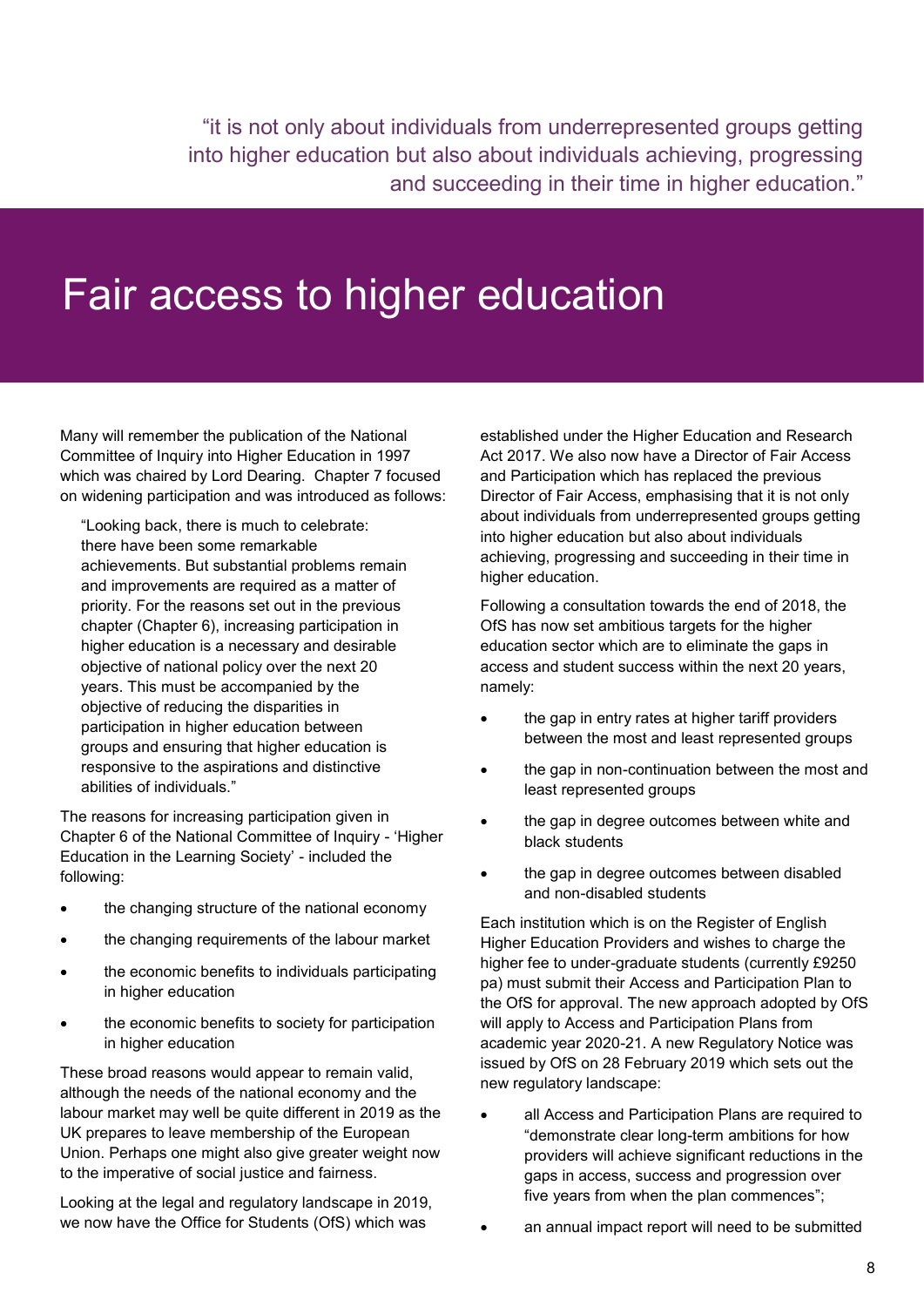each year to enable the OfS to monitor an institution and identify "early warning signs that there is an increased risk that a provider may not be able to satisfy its ongoing conditions of registration".

Underrepresented groups have been defined by the OfS to include "all groups of potential or current students where the OfS can identify gaps in equality of opportunity in different parts of the student lifecycle" and, for the purposes of Access and Participations Plans, to include students with the following characteristics:

- students from areas of lower higher education participation, lower household income and/or lower socioeconomic status groups
- some black, Asian and minority ethnic (BAME) students
- mature students
- disabled students (those in receipt of disabled students allowance (DSA) and those who have declared a disability but are not in receipt of DSA)
- care leavers

The OfS goes on to note in the new Regulatory Notice:

"We aim in all our work to be evidencebased and never lose sight of the individuality of each student. Therefore the OfS expects providers to consider the way in which these characteristics combine to increase underrepresentation. For example white British men and women from lower socioeconomic backgrounds are among the most underrepresented groups in higher education. Therefore, within its definition, the OfS includes male and female students in combination with the characteristics above. In addition there is a wider set of student groups where the national data indicates there are particular equality gaps and support needs that can be addressed in access and participation plans. These are also included in the OfS definition of underrepresented groups:

- carers
- people estranged from their families
- people from Gypsy, Roma and Traveller communities
- refugees
- children of military families"

In addition to the Access and Participation Plan, institutions are required to submit to the OfS two spreadsheets which set out the institution's a) targets and investment plan and b) fee information. These will be considered as part of the evidence when the OfS considers whether to approve an institution's Plan. The OfS sets out its requirements in respect of targets and investment in the new Regulatory Notice.

The OfS rightly reminds higher education institutions in the Regulatory Notice that higher education institutions have duties under the Equality Act 2010. Those which are classified as 'public authorities' for these purposes are subject to the Public Sector Equality Duty. This legal duty is set out in section 149 of the Equality Act 2010 and requires that public authorities have due regard, in the exercise of their functions, to the need to:

- eliminate discrimination, harassment, victimisation and any other conduct that is prohibited by or under the Act;
- advance equality of opportunity between persons who share a relevant protected characteristic and persons who do not share that characteristic;
- foster good relations between persons who share a relevant protected characteristic and persons who do not share that characteristic.

In addition to the Public Sector Equality Duty, Part 6 of the Equality Act 2010 specifically applies to the provision of education. Section 91(1), for example, requires a higher education institution not to discriminate against a person:

- in the arrangements it makes for deciding who is offered admission as a student;
- as to the terms on which it offers to admit the person as a student;
- by not admitting the person as a student.

The protected characteristics under Part 6 of the Equality Act 2010 relating to the provision of education are: age, disability, gender reassignment, pregnancy and maternity, race, religion or belief, sex and sexual orientation.

The OfS says that its ambition of enabling equal opportunity for all is "necessarily a long-term goal, but we are clear that to achieve it, the higher education sector needs to make significant progress over the fiveyear period for which the next round of access and participation plans (APPs) will operate, through to 2024 -25."

**Gary Attle,** Partner



 $\leftarrow$  +44 (0)1223 222394  $\times$  gary.attle@mills-reeve.com **Q** Cambridge

 $\overline{a}$